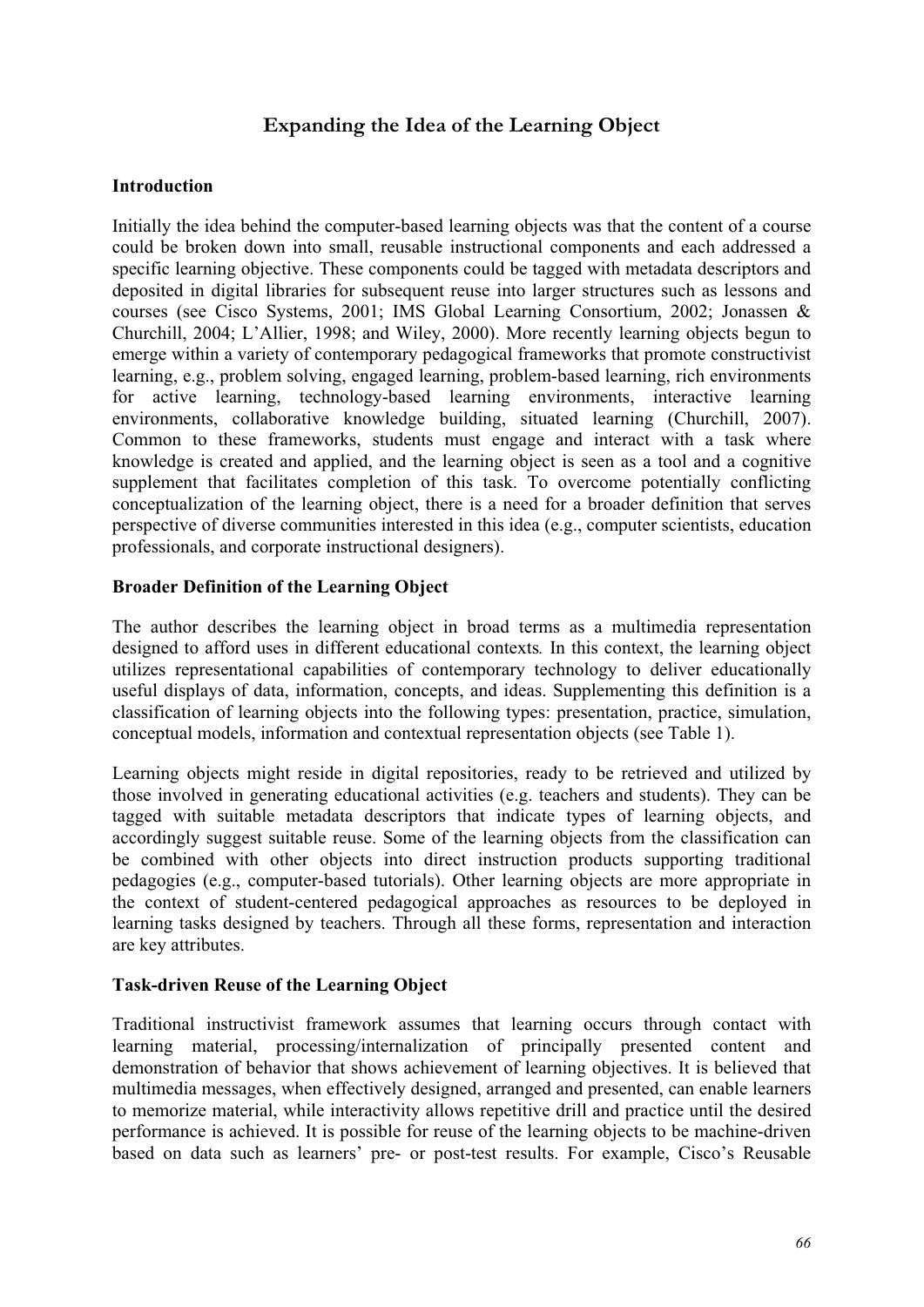| Learning                            | Explanation                                                                                                                                   | Simple Example                                                                                                                                                                                                                                                                                                       |
|-------------------------------------|-----------------------------------------------------------------------------------------------------------------------------------------------|----------------------------------------------------------------------------------------------------------------------------------------------------------------------------------------------------------------------------------------------------------------------------------------------------------------------|
| Object Type                         |                                                                                                                                               |                                                                                                                                                                                                                                                                                                                      |
| • Presentation<br>object            | • Direct instruction or<br>presentation resources<br>designed with the<br>intention to transmit<br>specific subject matter                    | A presentation or an instructional sequence on<br>classification of triangles                                                                                                                                                                                                                                        |
| • Practice<br>object                | • Drill and practice with<br>feedback, educational<br>game or representation<br>that allows practice and<br>learning of certain<br>procedures | • Quiz question requiring a learner to use<br>representation of a protractor to measure angles<br>and answer a question regarding ration between<br>base and height of the right-angled triangle                                                                                                                     |
| $\blacksquare$ Simulation<br>object | Representation of some<br>real-life system or<br>process                                                                                      | Simulation of a compass allowing learner to<br>draw a geometric shape (e.g. equilateral triangle)                                                                                                                                                                                                                    |
| Conceptual<br>model                 | Representation of a key<br>concept or related<br>concepts of subject matter                                                                   | • Representation that allows manipulation of<br>parameters of a triangle, which in turn changes<br>displayed modalities such as visual<br>representation of a triangle, and numerical values<br>of sizes of its angles and sides, and displays a<br>graph showing changes in relationship between<br>sides or angles |
| Information<br>object               | • Organized display of<br>educationally useful<br>information where the<br>organized form assists in<br>understanding                         | • Representations that allow learners to change<br>angles and sizes of a triangle and, based on<br>configuration, to obtain information such as the<br>type of triangle illustrated, a picture showing it in<br>real-life and a short description of its properties                                                  |
| Contextual<br>representation        | • Data displayed as it<br>emerges from represented<br>authentic scenario                                                                      | Representations that show real-life examples of<br>triangle (e.g. roof of a building) and allow a<br>learner to use representation of a tool (e.g. tape<br>measure) to collect data about dimensions of<br>these triangles.                                                                                          |

learning Objects (RLO) strategy describes such machine-driven reuse (see Cisco Systems, 2001).

#### **Table 1: Basic types of learning objects (from Churchill, 2007)**

In contrast, the constructivist framework assumes that learning occurs within a task that results in experiences leading to knowledge construction (e.g., conceptual changes, development of coherent knowledge representations, internalization of social constructed and negotiated meanings, accommodation and assimilation of new concepts in existing knowledge). A suitably designed task is an ill-structured, dynamic and authentic engagement that requires students, for example, to solve problems, conduct inquiries, work with information and data, collaborate, deliver products and presentations and in other ways apply emerging understanding through strategic decisions, as well as engaging in meta-thinking and reflection (Churchill, 2006). Hedberg and Churchill (2008) describes four types of general tasks: (1) the learner might be practicing the use of *rules* or standard processes to achieve a solution; (2) the learner might explore a *incident* or scenario and argue for a particular course of action; (3) the task might include a new design so that the focus is built upon the *strategy* through which it is achieved; and (4) the situation might require the analysis of different perspectives and hence the challenge is seen in terms of a particular *role* that the student might take. The role of a teacher is to design learning tasks that will require students to work